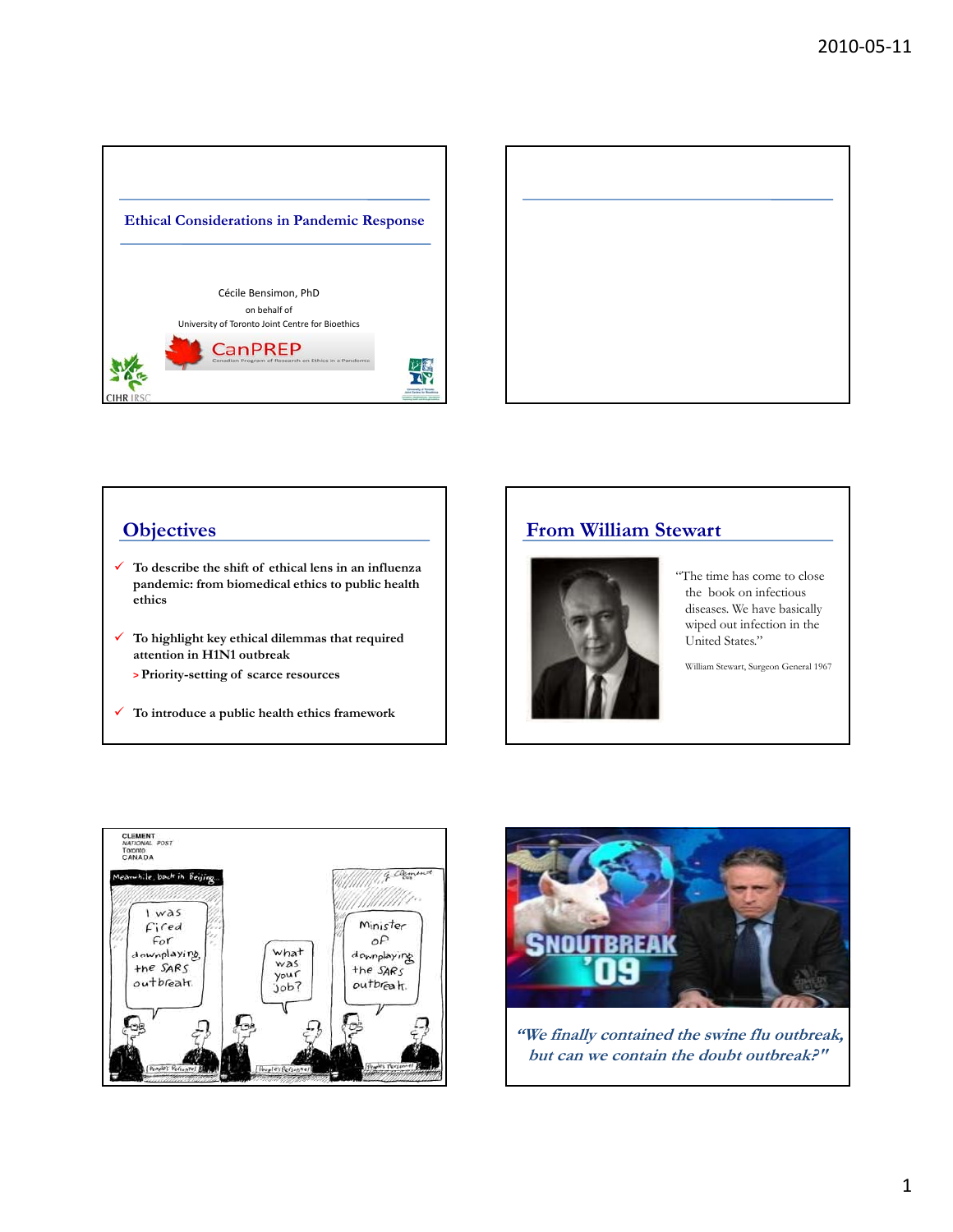8

### **Importance of infectious diseases to ethics**

- **Neglect of dilemmas inherent to infectious disease**
- **Yet of immense historic and future significance**
- **Crossing border from personal to global ethics**
- **Reinforcing our universal vulnerability**
- **Challenging traditional concepts**

## **Traditional bioethical principles**

### **AUTONOMY**

**BENEFICENCE**

### **NON-MALEFICENCE**

**JUSTICE**

# **From autonomy**



# Autonomy is

- *a form of personal liberty of action*
- *h h i di id l d i where the individual determines his or her course of action*
- *in accordance with a plan chosen by him or herself*

Contemporary liberal theory has yet to take account of the fact that men are not mushrooms." *Susan Moller Okin*



# **Integrated levels of reflection**

- *+* Personal Ethics
- *+* Clinical Ethics
- + Professional Ethics
- **+** Organizational Ethics
- **+** Public Health Ethics
- **+** Global Health Ethics



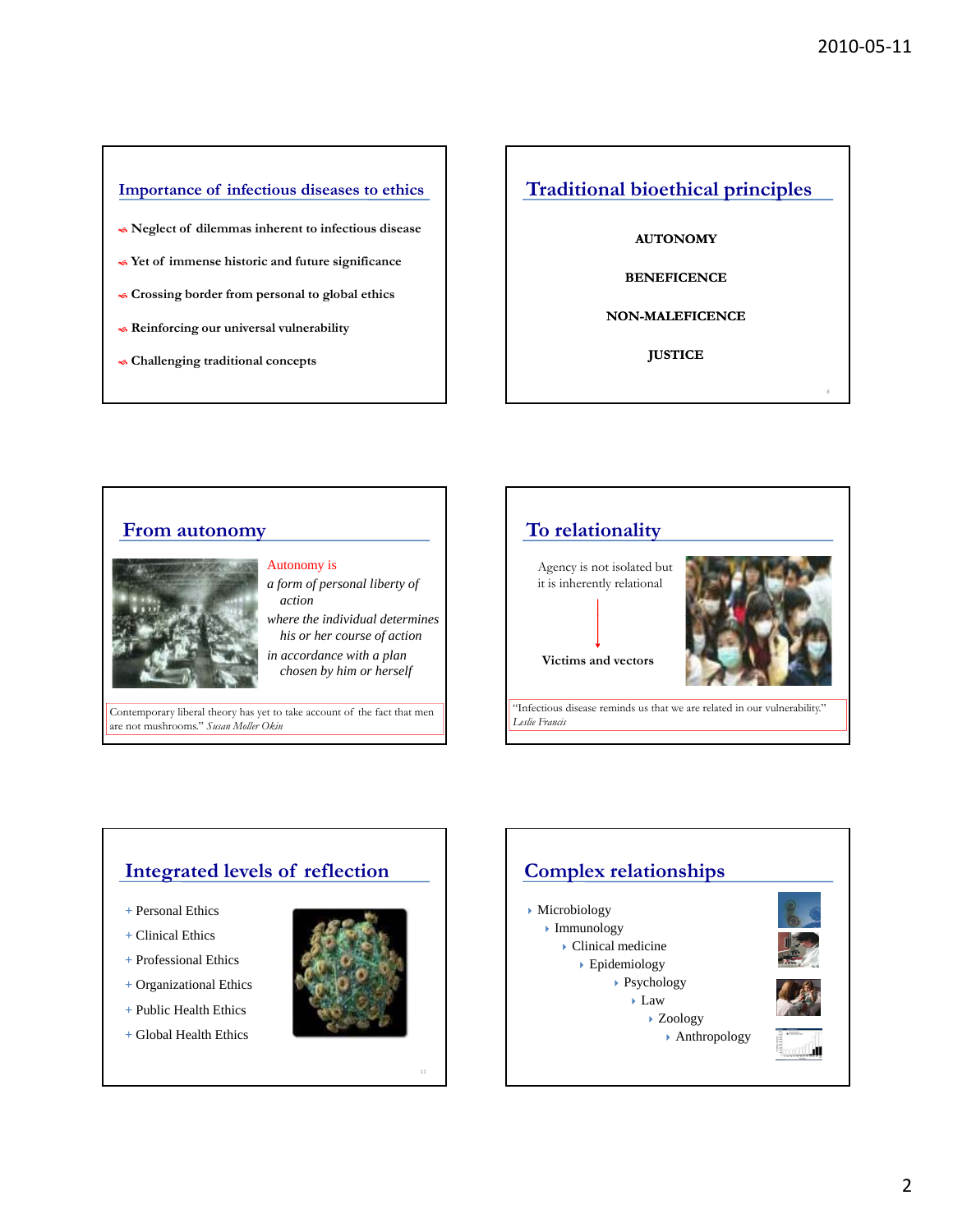# **Public health vs. clinical practice**

- **Population vs. the individual**
- **Common good vs. individual rights**
- **Systems of practice vs. personal decision**
- **Community needs vs. liberty and autonomy**
- **Social determinants vs. agency and responsibility**

### **Importance of ethics to infectious diseases**

- **1. Priority-setting in allocating access to scarce resources**
- **2. Shared decision-making of practices and policies**
- **3. The duty to care of health care workers in high risk environments**
- **4. The tension between the public good and individual rights**
- **5. Public/community engagement in policy decisions**
- **6. Transparency and accountability in complex situations**
- **7. Collaborative capacity surge**
- **8. Global governance and data sharing**
- **9. Research ethics**
- **10. Privacy rights**

# **U** healthzone.ca

**Hospital VIPs get H1N1 vaccine with no regrets** 10 November 2009

Hospital board members who received the scarce H1N1 vaccine defended their position at the head of the queue Monday, even after the province's chief medical officer of health said they do not belong in the priority groups.

# THE VANCOUVER SUN

**Memo to hockey players: You're not on the flu-shot priority list** 5 November 2009

Let's see, this week's priority list for the limited H1N1 vaccine includes pregnant women, people with compromised immune systems, some critical health care workers, and, oh yes, hockey players.

While health officials were scrambling to cope with a crimp in the vaccine supply line, a health official in Alberta, since fired, opened a special clinic for the Calgary Flames hockey players and their families.



| • What constitutes an essential service?                                                     |
|----------------------------------------------------------------------------------------------|
|                                                                                              |
| $\rightarrow$ Who is essential to essential services?                                        |
| How ought allocation decisions be made?                                                      |
| $\rightarrow$ By whom should allocation decisions be made?                                   |
| • Who ought to have priority for access to resources?                                        |
| $\rightarrow$ Those that are sickest or those most likely to survive?                        |
| $\rightarrow$ To save the most lives or give everyone an equal chance?                       |
| $\rightarrow$ Give special consideration to vulnerable populations?                          |
| $\rightarrow$ What considerations should be taken into account in making these<br>decisions? |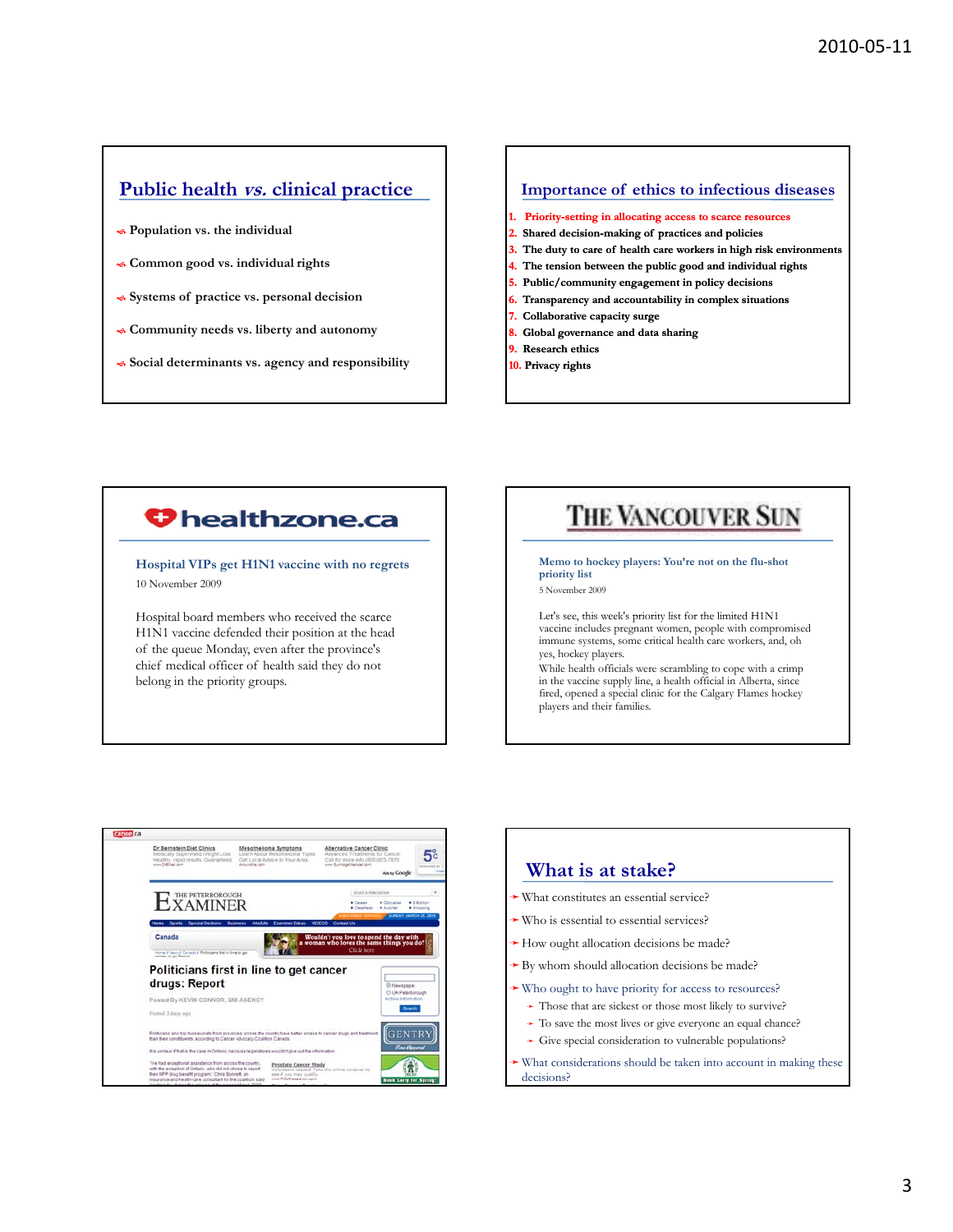### **Importance of ethics to infectious diseases**

- **1. Priority-setting in allocating access to scarce resources**
- **2. Shared decision-making of practices and policies**
- **3. The duty to care of health care workers in high risk environments**

**UNCERTAINTY** 

- **4. The tension between the public good and individual rights**
- **5. Public/community engagement in policy decisions**
- **6. Transparency and accountability in complex situations**
- **7. Collaborative capacity surge**
- **8. Global governance and data sharing**
- **9. Research ethics**
- **10. Privacy rights**

# **Katrina: Access to treatment**



- ➛**Hospitals**: **most critically ill patients first**
- ➛**Firefighters: least ill patients first and most ill later**
- ➛**Helicopter Pilots: pregnant women and babies**

| <b>H1N1: Access to vaccines</b>                                   |                               |                                                            |                                  |                                                       |  |  |
|-------------------------------------------------------------------|-------------------------------|------------------------------------------------------------|----------------------------------|-------------------------------------------------------|--|--|
| <b>Target group</b>                                               | SAGE (WHO) $\vert$ U.S. (CDC) |                                                            | <b>ECDC</b>                      | UK                                                    |  |  |
| Health care workers                                               | J                             | $\checkmark$ + emergency<br>medical services.<br>personnel | $(\sqrt{2})$                     | $\angle$ = frontline health +<br>social care workers. |  |  |
| Pregnant women                                                    | J                             | J                                                          | $\checkmark$                     | $\checkmark$                                          |  |  |
| High risk conditions:<br>$<$ age 65<br>$>$ Age 65                 | $\checkmark$                  | J                                                          | $\checkmark$                     | $\checkmark$<br>$\overline{\phantom{a}}$              |  |  |
| Household contacts of:<br>Children < 6 months<br>immunosuppressed |                               | J                                                          | $\left(\bigvee\right)$           | $\checkmark$                                          |  |  |
| Healthy children                                                  | $\checkmark$                  | J                                                          | $II <$ age 2<br>$J$ all children |                                                       |  |  |
| Healthy adults:<br>$<$ age 65<br>$>$ Age 65                       | ✓<br>$\checkmark$             | Ito age 24<br>$\mathcal{L}$                                |                                  |                                                       |  |  |
| Critical infrastructure                                           |                               |                                                            | $\overline{1}$                   |                                                       |  |  |





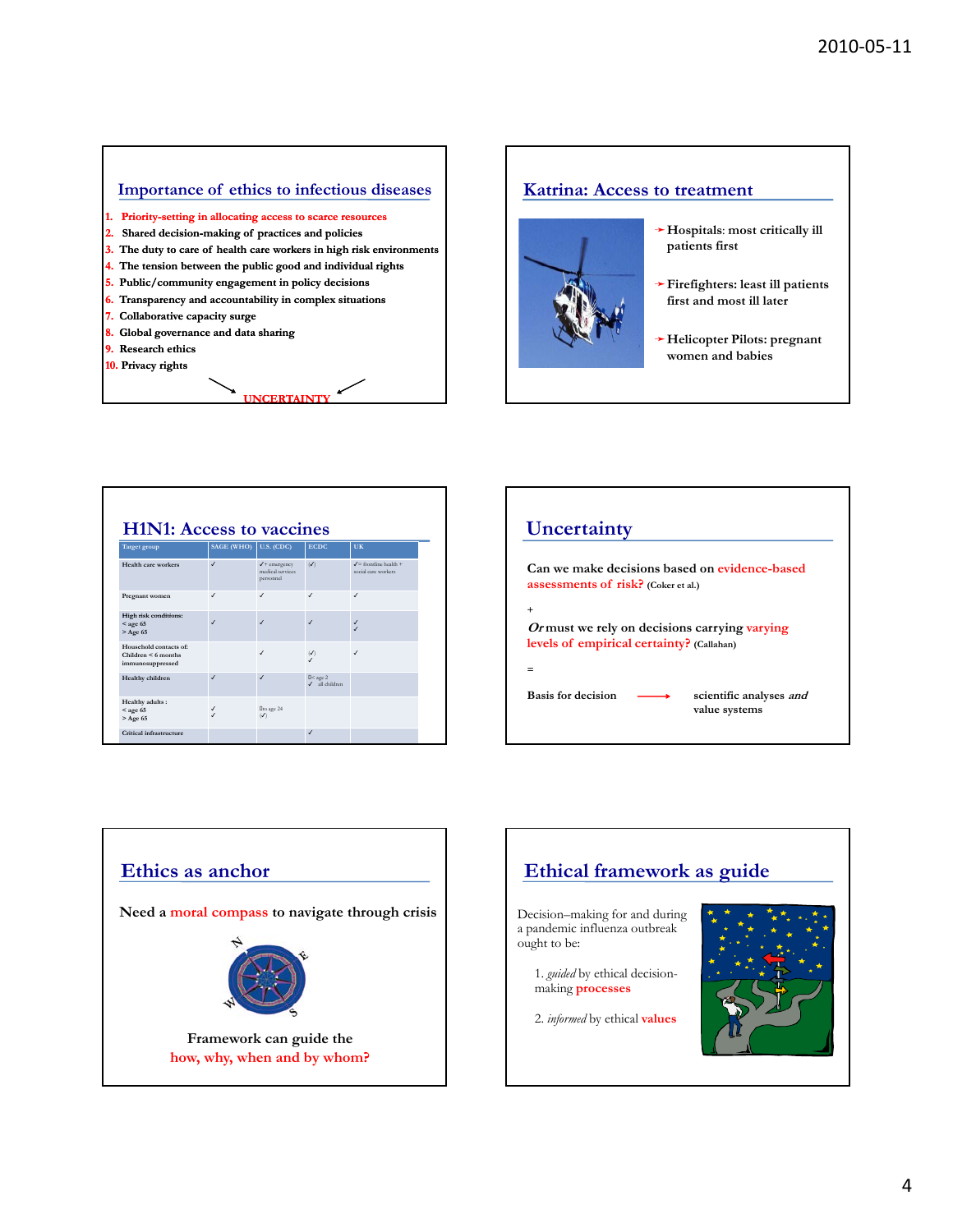

| Accountable          | There should be mechanisms in place to ensure that decision-makers are<br>answerable for their actions and inactions. Defence of actions and<br>inactions should be grounded in the 14 other ethical values proposed<br>helow                                   |
|----------------------|-----------------------------------------------------------------------------------------------------------------------------------------------------------------------------------------------------------------------------------------------------------------|
| Inclusive            | Decisions should be made explicitly with stakeholder views in mind, and<br>there should be opportunities to engage stakeholders in the decision-<br>making process.                                                                                             |
| Open and transparent | The process by which decisions are made must be open to scrutiny and<br>the basis upon which decisions are made should be publicly accessible.                                                                                                                  |
| Reasonable           | Decisions should be based on reasons (i.e. evidence, principles, and<br>values) that stakeholders can agree are relevant to meeting health needs<br>in a pandemic influenza crisis. The decisions should be made by people<br>who are credible and accountable. |
| Responsive           | There should be opportunities to revisit and revise decisions as new<br>information emerges throughout the crisis. There should be mechanisms<br>to address disputes and complaints.                                                                            |

| Reciprocity                                  | Reciprocity requires that society support those who face a<br>disproportionate burden in protecting the public good, and take steps to<br>minimize burdens as much as possible.                                                                                                                                                                          |  |  |
|----------------------------------------------|----------------------------------------------------------------------------------------------------------------------------------------------------------------------------------------------------------------------------------------------------------------------------------------------------------------------------------------------------------|--|--|
| <b>Individual liberty</b>                    | In a public health crisis, restrictions to individual liberty may be necessary to<br>protect the public from serious harm. Restrictions to individual liberty should:<br>be proportional, necessary, and relevant; employ the least restrictive means;<br>and be applied equitably.                                                                      |  |  |
| Equity                                       | All patients have an equal claim to receive the health care they need under<br>normal conditions.                                                                                                                                                                                                                                                        |  |  |
| <b>Protection of the</b><br>public from harm | To protect the public from harm, health care organizations and public health<br>authorities may be required to take actions that impinge on individual liberty.<br>Decisions makers should: weigh the imperative for compliance; provide<br>reasons for public health measures to encourage compliance: and establish<br>mechanisms to review decisions. |  |  |
| Privacy                                      | Individuals have a right to privacy in health care. In a public health crisis,<br>it may be necessary to override this right to protect the public from<br>serious harm                                                                                                                                                                                  |  |  |

# **Priority-setting**

### **1. FAIR INNINGS**

**Public health. Who should get the influenza vaccine when not all can? Emanuel and Wertheimer (2006)**

" A life-cycle allocation principle based on the idea that each person should have an opportunity to live through all the stages of life is more appropriate for a pandemic."

### **2. PURE EGALITARIAN**

**The moral importance of choosing people randomly. Peterson (2008)** "It would be better to distribute vaccine by setting up a lottery. The argument fo this view is based on a purely consequentialist account of morality, i.e. an action is right if and only if its outcome is optimal. However, unlike utilitarians, I do not believe that alternatives should be ranked strictly according to the amount of happiness or preference satisfaction they bring about."

## **Priority-setting**

#### **3. UTILITARIAN: "SOCIAL" VALUE Ethics and severe pandemic influenza: maintaining essential functions through a fair and considered response. Kass et al. (2008)** "While some have suggested that scarce medical countermeasures be allocated primarily to first responders and then to the sickest, we suggest that an ethical public health response should set priorities based on essential functions."

### **4. UTILITARIAN AND EGALITARIAN**

**Rationing of influenza vaccine during a pandemic: ethical analyses. Zimmerman (2007)**

"Competing principles for vaccine rationing are utilitarianism and egalitarianism  $\therefore$  A framework that uses multiple principles to address influenza vaccine rationing in light of a shortage is recommended."

# **Priority-setting**

## → **LET LOCATION OR STATUS SET PRIORITY**

- → **LET SURGE CAPACITY SET PRIORITY**
- → **LET PURCHASING POWER SET PRIORITY**

### → **AGAINST THIS BACKDROP:**

**"The solutions we seek to the practical problems of moral choice depend entirely on the conceptual framework we use to define what we think right or wrong, good or bad." Pellegrino, 1993**

Credit: C. McDougall, National Collaborating Centre for Healthy Public Policy